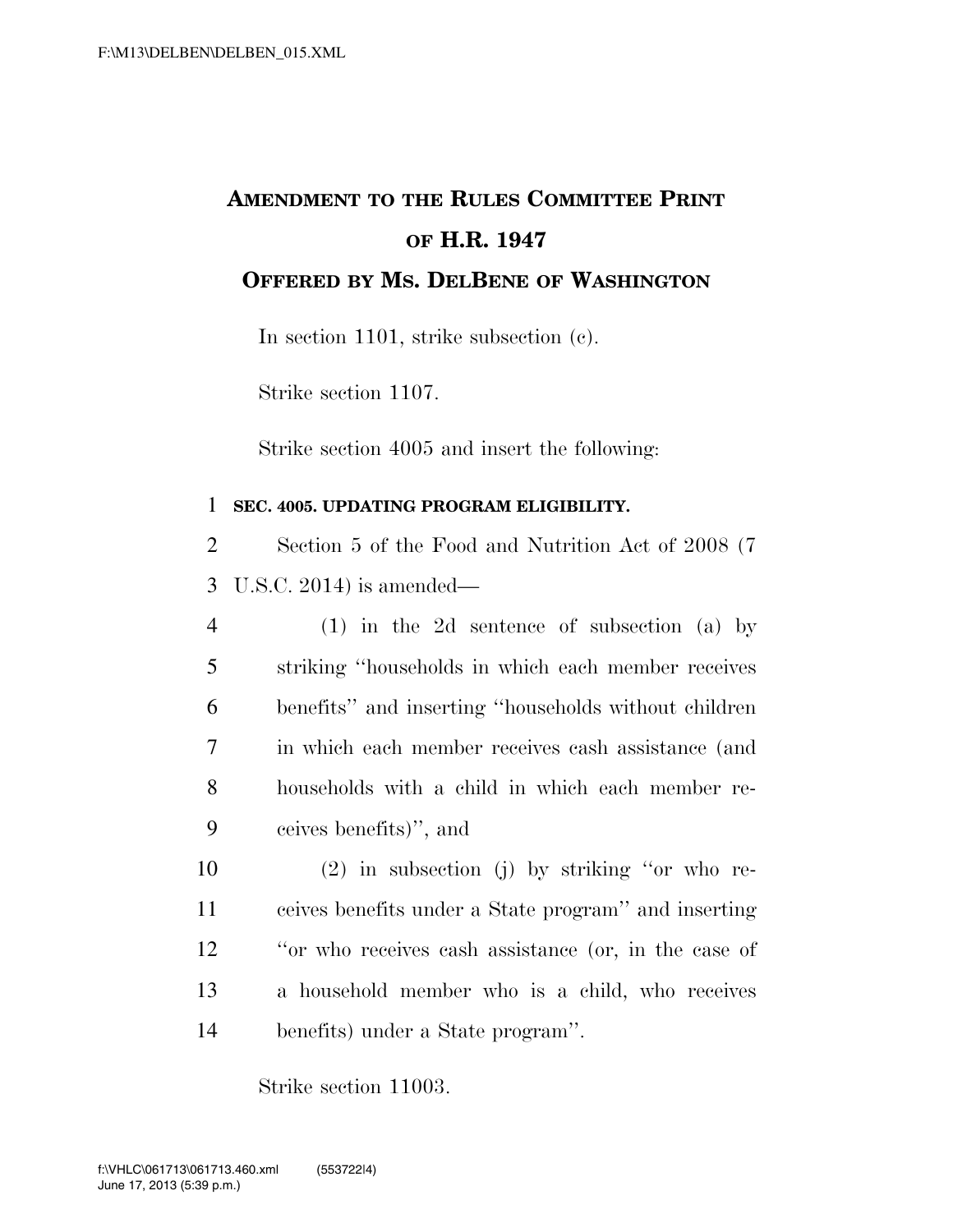In section 11016, page 567, lines 20 and 21, strike "not later than the 2014" and insert "with the 2015".

In section 11016, page 571, line 6, strike ''80 percent'' and insert ''65 percent''.

In section 11017, page 572, line 3, strike ''2014'' and insert "2015".

At the end of title XI, add the following new section:

 **SEC. 11025. CAP ON OVERALL RATE OF RETURN FOR CROP INSURANCE PROVIDERS AND ON REIMBURSE- MENTS FOR ADMINISTRATIVE AND OPER- ATING EXPENSES.**  (a) CAP ON OVERALL RATE OF RETURN.—Section  $508(k)(3)$  of the Federal Crop Insurance Act 26 (7 U.S.C.  $1508(k)(3)$  is amended— (1) by designating paragraph (3) as subpara- graph (A) and, before such subparagraph, by insert-10 ing  $(3)$  RISK.—"; and (2) by adding at the end the following new sub- paragraph: 13 "(B) CAP ON OVERALL RATE OF RE- TURN.—The target rate of return for all the companies combined for the 2013 and subse- quent reinsurance years shall be 12 percent of 17 retained premium.".